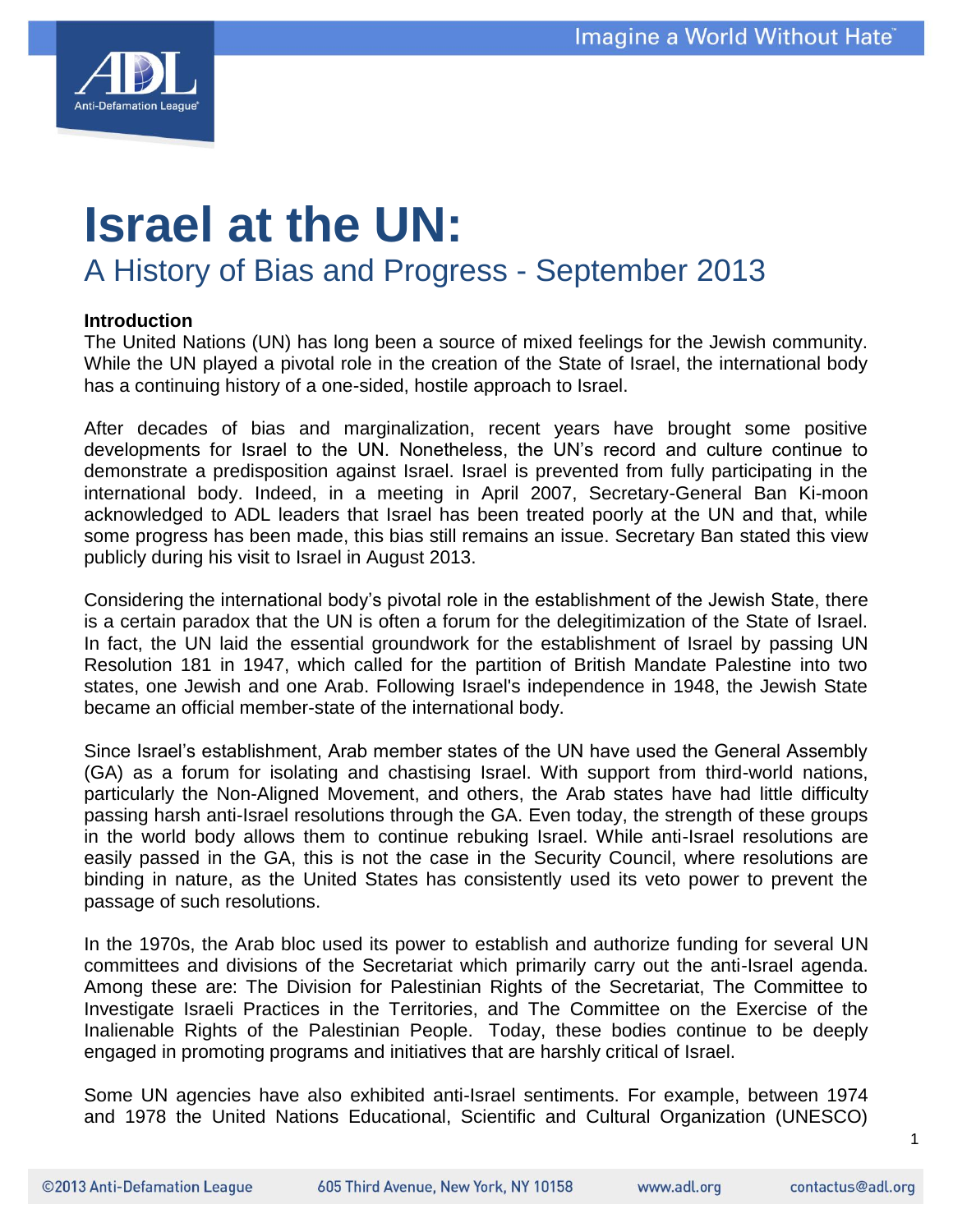

instituted financial sanctions against Israel, passed hundreds of resolutions criticizing Israel"s activities in the West Bank, and denounced Israel's archeological and restoration efforts in Jerusalem.

The UN Human Rights Council (HRC), which replaced the Commission on Human Rights in March 2006, has continued its predecessor's extreme focus on and biased treatment of issues relating to Israel, particularly in comparison with its mild action on pressing international human rights crises. The permanent agenda of the HRC includes a specific item targeting Israel - Agenda Item #7 – which is titled: "Human rights situation in Palestine and other occupied Arab territories: Human rights violations and implications of the Israeli occupation of Palestine and other occupied Arab territories and the Right to self-determination of the Palestinian people." Israel is the only country to appear on the HRC's permanent agenda, while other countries such as China and Sudan, notorious for their human rights abuses, are included as part of the general debate.

For decades, Israel was the only member state consistently denied admission into a regional group, the organizational structure by which member states can participate on UN bodies and committees. The Arab states continue to prevent Israeli membership in the Asian Regional Group, Israel"s natural geopolitical grouping. As a result, Israel long sought entry into the Western and Others Group (WEOG) and in May 2000 was granted admission in New York, but not in Geneva, the seat of several UN bodies and subsidiary organizations. Israel's participation in the UN, therefore, is still limited and it cannot fully participate in UN Genevabased activities. For example, Israel is effectively barred from membership on the Human Rights Council.

There have been some recent positive developments at the UN with Israel accomplishing a major first when the UN"s Second Committee (Economic and Financial) adopted an Israeliinitiated draft resolution dealing with agricultural technology for development in 2009. In addition, the UN has begun to address other issues of concern to the Jewish community, particularly anti-Semitism and Holocaust denial, in a highly visible way.

What follows is a select list of significant events and issues relating to Israel at the UN.

# **UN Partition Plan**

The General Assembly of the United Nations voted on November 29, 1947 to divide the British Mandate-controlled area of Palestine into two states, one Arab and one Jewish. According to the plan, the two states, roughly equal in size and natural resources, would cooperate on major economic issues, sharing their currency, roads, and government services. The Jewish community in Palestine reluctantly accepted the partition plan, as it offered at least two of their requirements - sovereignty and control over immigration. The Palestinian Arabs and the surrounding Arab nations rejected it outright, refusing to accept the establishment of a Jewish state in the region. On May 14, 1948, Israel declared its independence, and on May 11, 1949, the Jewish State was granted admission into the UN by a vote of 37-12 with 9 abstentions.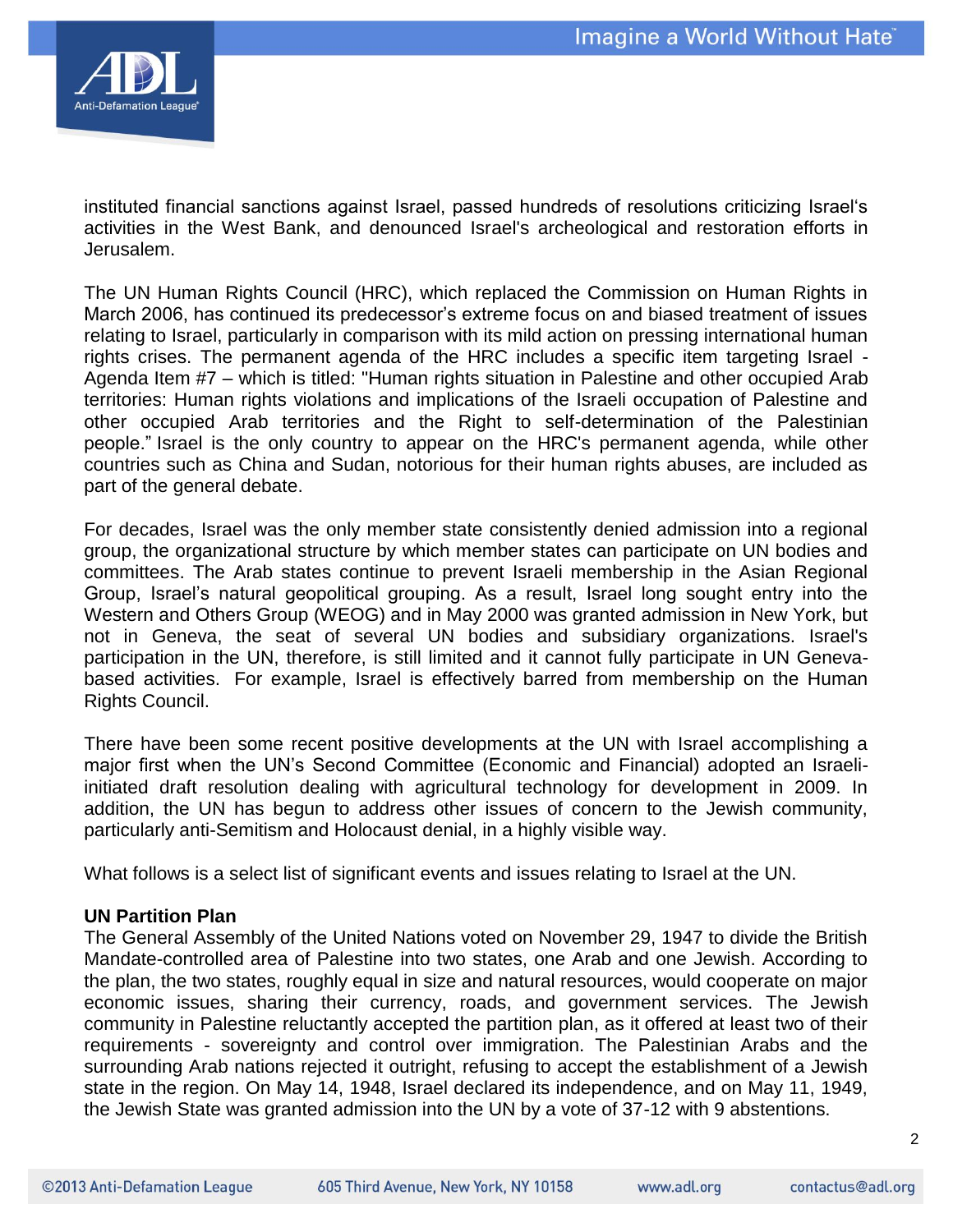

#### **Resolutions 242 and 338**

In the 1960s and 1970s, two resolutions were passed by the UN which became the cornerstone of Middle East diplomatic efforts. On November 22, 1967, following the Six Day War, the Security Council passed Resolution 242 with the stated intention of providing a solution for the conflict in the Middle East. This resolution called for the withdrawal of Israeli armed forces from **territories** (not *all* territories) occupied during the Six Day War, in exchange for the termination of all claims or states of belligerency and respect for and acknowledgment of the sovereignty, territorial integrity and political independence of every State in the area and their right to live in peace within secure and recognized boundaries free from threats or acts of force.

Similarly, Resolution 338, passed on October 22, 1973, in the midst of the Yom Kippur War, called for the termination of the ongoing armed battle and for negotiations to begin between Israel and her Arab neighbors on the land-for-peace premise of Resolution 242. In calling upon the Arab states to end their war against Israel, and to engage in direct peace talks, the UN created a framework for future peace negotiations.

Resolutions 242 and 338 call for Israel's withdrawal from territories as part of a peace agreement. This provision is understood primarily by Israel, the United States and the drafters of the resolution that, as part of a peace agreement, Israel"s withdrawal from territories would be consistent with its security needs. However, the Palestinians and other UN member states continue to use these resolutions to claim that Israel should withdraw from *all* West Bank and Gaza territories.

#### **Zionism = Racism**

The false equation of "Zionism equals racism" has its origins in the passage of the Arab and Soviet-sponsored United Nations Resolution 3379 of November 10, 1975 which declared Zionism a "form of racism and racial discrimination." The highly politicized resolution was aimed at denying Israel its political legitimacy by attacking its moral basis for existence. The resolution, which former-UN Secretary General Kofi Annan described as a "low point" in the history of the UN, was finally repealed on December 16, 1991. Unfortunately, there have been numerous efforts by Arab representatives at international conferences and forums to reintroduce this heinous equation.

#### **Oslo Accords**

As the Middle East peace process got underway with Israelis and Palestinians signing the historic Declaration of Principles in 1993, there began to be a significant decrease in the number of anti-Israel condemnations at the U.N, notably:

 On December 14, 1993 when 155 member states endorsed the Israeli-Palestinian signed Declaration of Principles and the Israel-Jordan peace agreement, and granted full support for the achievements of the peace process so far. This resolution was the first UN call for Middle East peace that did not criticize Israel.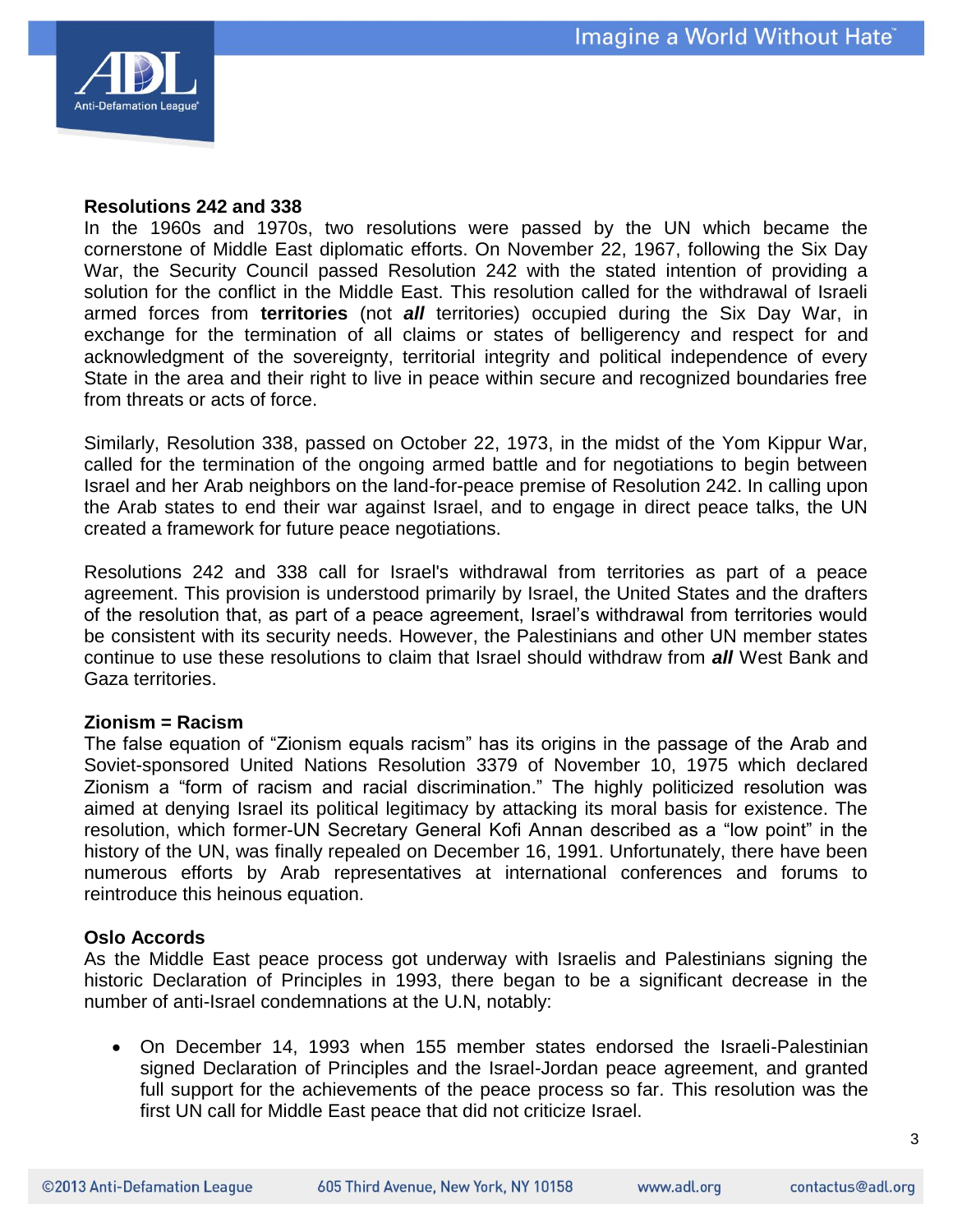

- In June 1993, Israel was nominated to its first UN committee, the Committee for Information.
- When Israeli Foreign Minister Shimon Peres addressed the General Assembly in 1994, Arab representatives did not walk out, in contrast to their usual practice of boycotting Israeli speeches.
- In 1994, Israelis participated in the UN peacekeeping mission in Angola and traveled to South Africa as part of a UN effort to monitor that country"s first democratic elections.
- From 1993 and 1995 the Security Council never directly condemned Israel, and, for the first time, also denounced terrorism against Israel.
- For the first time the Human Rights Commission condemned anti-Semitism as a form of racism.

The mid-1990"s saw a reversion back to the earlier period when Israel was routinely a target of condemnation and unduly harsh criticism at the UN Examples of these condemnations include resolutions criticizing an Israeli building project in the East Jerusalem neighborhood of Har Homa, and against Israel"s military operations against Hezbollah in Southern Lebanon.

# **Second Intifada**

With the outbreak of the Second Palestinian Intifada in September 2000, the environment in the UN became increasingly hostile towards Israel. Numerous GA resolutions condemning Israel for its military response to Palestinian terrorism were passed with little or no mention of Palestinian violence.

# **The Durban Conference**

In September 2011, the UN hosted a World Conference Against Racism in Durban, South Africa. Members of the UN and a host of nongovernmental organizations (NGOs) participated in this third international conference on racism, which was intended to examine effective mechanisms to combat racial discrimination and promote understanding and awareness of this global problem.

Despite these laudable goals, the conference was hijacked by a number of NGOs and Arab states who used the platform to delegitimize Israel and to promote base anti-Semitism, including a return to hateful anti-Jewish canards such as Zionism is racism.

The formal governmental conference ended with the adoption of a compromise proposal on the Middle East which recognized the Palestinian right of return, but omitted but language which would be critical of Israel.

# **The Security Barrier and the International Court of Justice**

In response to the onslaught of Palestinian terrorist attacks emanating from the West Bank, Israel decided in 2003 to begin erecting a security barrier separating Israel from Palestinian areas. The barrier, 90 percent of which is a fence, has proven highly successful in preventing West Bank terrorists from entering into Israel, effectively saving many lives.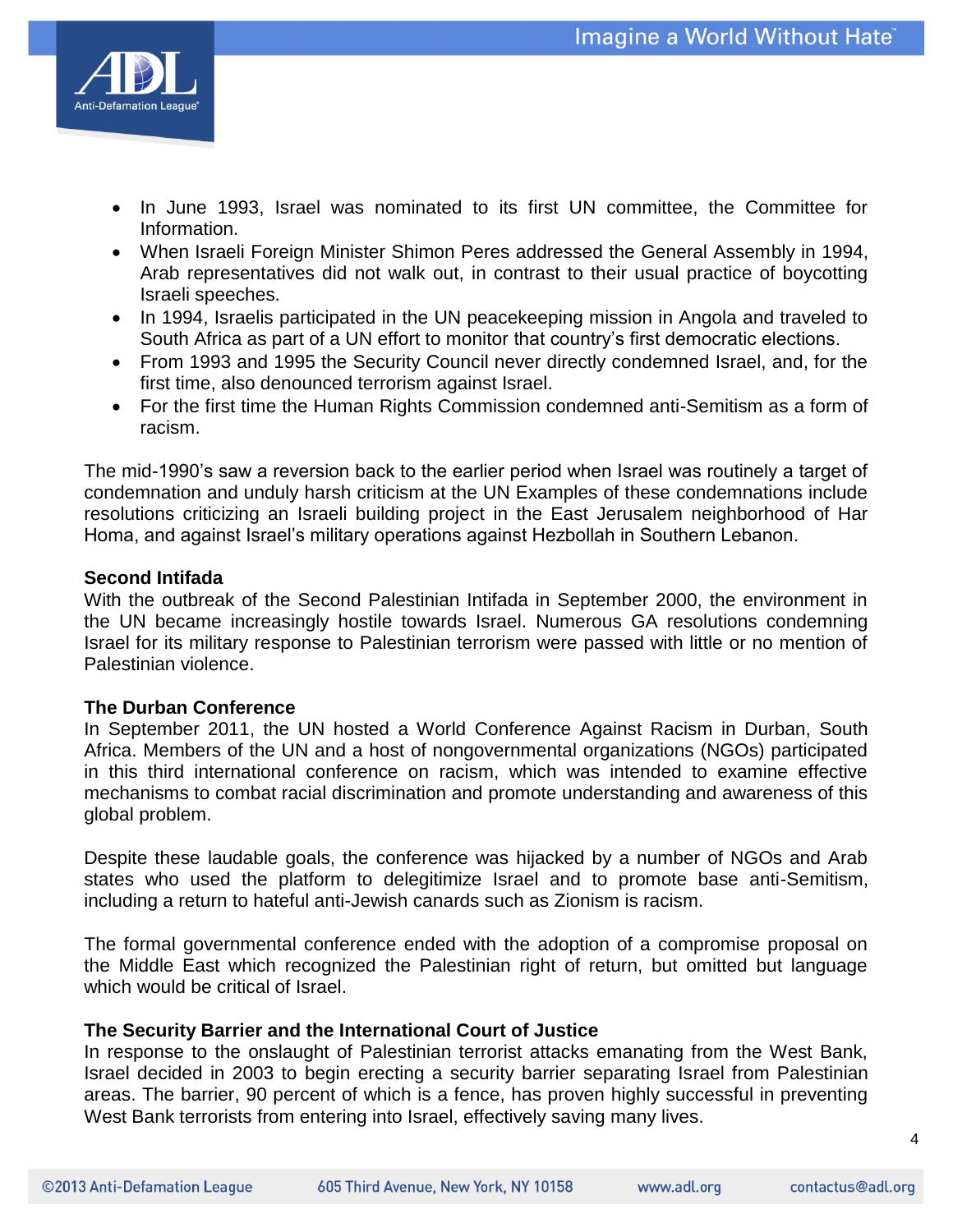

In an effort to halt the construction of the barrier, the Palestinian Authority and its supporters submitted a resolution to the Security Council which asked the Council to recommend the case to the International Court of Justice (ICJ). Although the Palestinians were unable to find the support they needed in the Security Council, on December 8, 2003, the GA, in a special emergency session, adopted the Palestinian initiated resolution which called on the ICJ to issue an advisory opinion as to the legality of the barrier.

On July 9, 2004, the ICJ concluded that Israel had violated international law in the routing of the security fence, and called on Israel to dismantle sections built in the West Bank and East Jerusalem. In the opinion from which U.S. judge Thomas Buergenthal and Dutch judge Pieter H. Kooijmans dissented, the court further called on the international community to refrain from rendering aid or assistance in building the fence. Twenty-two nations had submitted briefs opposing the case, either because they supported Israel"s right to self-defense or because they felt the ICJ should not rule on such a complex issue. The court, however, rejected the opposition voices, and accepted without reservation the arguments of the Palestinians and their supporters.

## **2006 Lebanon War**

Israel"s war against Hezbollah in Lebanon began on July 12, 2006, when Hezbollah began firing rockets at Israeli border towns as a diversion for an [anti-tank missile](http://en.wikipedia.org/wiki/Anti-tank_missile) attack on two armored **Humvees** patrolling the Israeli side of the border fence. The ambush left three soldiers dead, and two additional soldiers were kidnapped by Hezbollah. The fighting continued until a United Nations-brokered [ceasefire](http://en.wikipedia.org/wiki/Ceasefire) went into effect on August  $14<sup>th</sup>$ . In general, the UN's handling of the conflict focused the blame on Israel, and failed to call Hezbollah to task for its attack on Israeli soil. In addition to one-sided resolutions condemning Israel's military operations and ignoring Hezbollah's aggression UN, member states took no action to prevent Syria and Iran from supplying Hezbollah with weapons and failed to enforce longstanding international commitments aimed at disarming Hezbollah including the Taif Accords and Security Council Resolution 1559.

Security Council Resolution 1701, which called for a full cessation of hostilities, was passed on August  $11<sup>th</sup>$ . It showed some promise, but has been poorly enforced. After calling for an international force to patrol areas in Southern Lebanon, member states, particularly those in Europe, were initially reluctant to commit significant numbers of troops and complained of the lack of a mandate for the force. Overall, the international community refused to fully acknowledge Israel"s right to self-defense in the face of an unprovoked attack by Hezbollah across an internationally recognized border.

# **General Assembly President Miguel d'Escoto Brockmann**

Miguel d'Escoto Brockmann of Nicaragua was the President of the 63<sup>rd</sup> UNGA from September 2008 through September 2009. Throughout his tenure, Brockmann showed repeated disdain for Israel. During the General Assembly debate in September 2008, President Ahmadinejad gave a horrifically anti-Semitic and anti-Israel speech. While many heads of state and foreign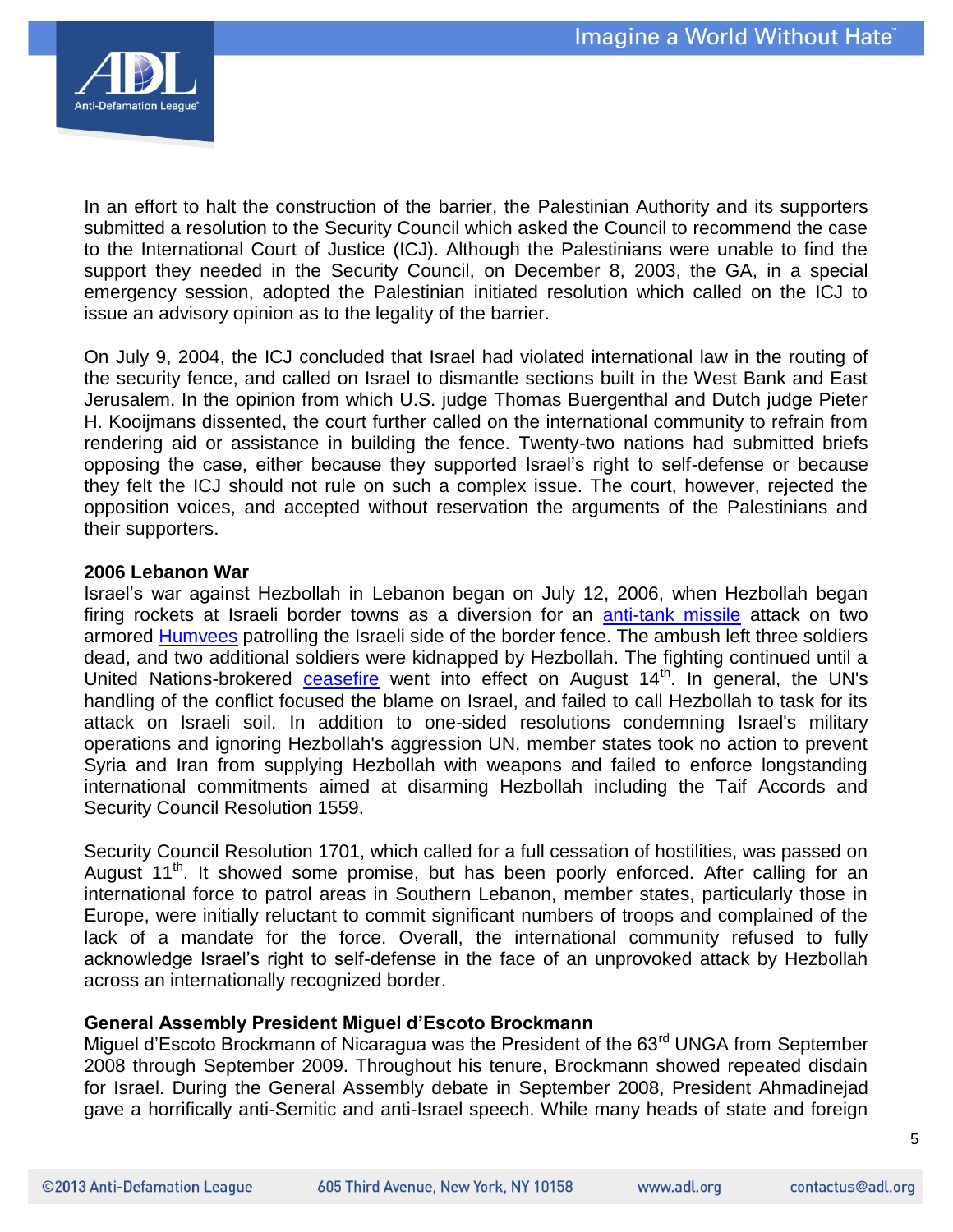

ministers walked out, Brockmann stood and embraced Ahmadinejad after his speech. In November, Brockmann spoke at the UN Day of Solidarity with the Palestinian People, using the podium to disparage and insult the Jewish State, calling Israeli policies a version of apartheid and vocally supporting an international boycott of Israel.

#### **The Goldstone Report**

Following Israel"s military operations in Gaza in December "08-January "09, the UN Human Rights voted to send a mission of "experts" to assess Israel"s alleged human rights violations in Gaza. The mission, led by Justice Richard Goldstone, a South African jurist, published its findings in a document titled "The Goldstone Report," accusing Israel of committing war crimes in Gaza through the deliberate and premeditated targeting of civilians and Gaza"s civilian infrastructure. While Goldstone contained some discussion of Palestinian actions, including charges that Hamas violated international law, the focus of the report and its recommendations were on Israel, causing Israel, the United States, some European countries and others in the international community to reject the report's validity.

In January 2010, Israel submitted its own report to UN Secretary General Ban Ki-moon detailing an intensive Israeli investigation of the Gaza operation, including 150 military-related incidents. In July 2010, Israel submitted to the Secretary General a second report on Israel"s ongoing investigations which stated that 47 criminal investigations had been initiated into incidents related to the Gaza operation, some of which have led to charges being brought. Other investigations have led to military disciplinary action. Israel also reported that the IDF has implemented procedures to further minimize civilian casualties and damage to civilian property, as well as further limits on the use of white phosphorus munitions.

In April 2011, Justice Goldstone wrote an op-ed in *The Washington Post* stating: "If I had known then what I know now, the Goldstone Report would have been a different document." In the op-ed, "*Reconsidering the Goldstone Report on Israel and war crimes,*" Goldstone withdrew the report's most serious claim that the Israeli Defense Forces intentionally targeted civilians during their operations in Gaza. The op-ed further commended Israel"s investigations into charges of abuse. As Justice Goldstone concluded, "the investigations published by the Israeli military and recognized in the UN committee"s report…indicate that civilians were not intentionally targeted as a matter of policy."

#### **The Flotilla**

On May 31, 2010, IDF naval forces intercepted a flotilla of six ships that had left from Turkey in an attempt to break Israel"s naval blockade of Gaza. While attempting to board one of the boats, the Mavi Marmara, Israeli naval commandos were attacked by activists, and the ensuing violence saw nine people killed a number of Israeli soldiers injured.

Immediately following the incident, UN Secretary General Ban Ki-moon condemned the violence and emphasized the need for an investigation. On August 2nd, Ban Ki-moon established of a four-person panel to investigate the incident, chaired by former Prime Minister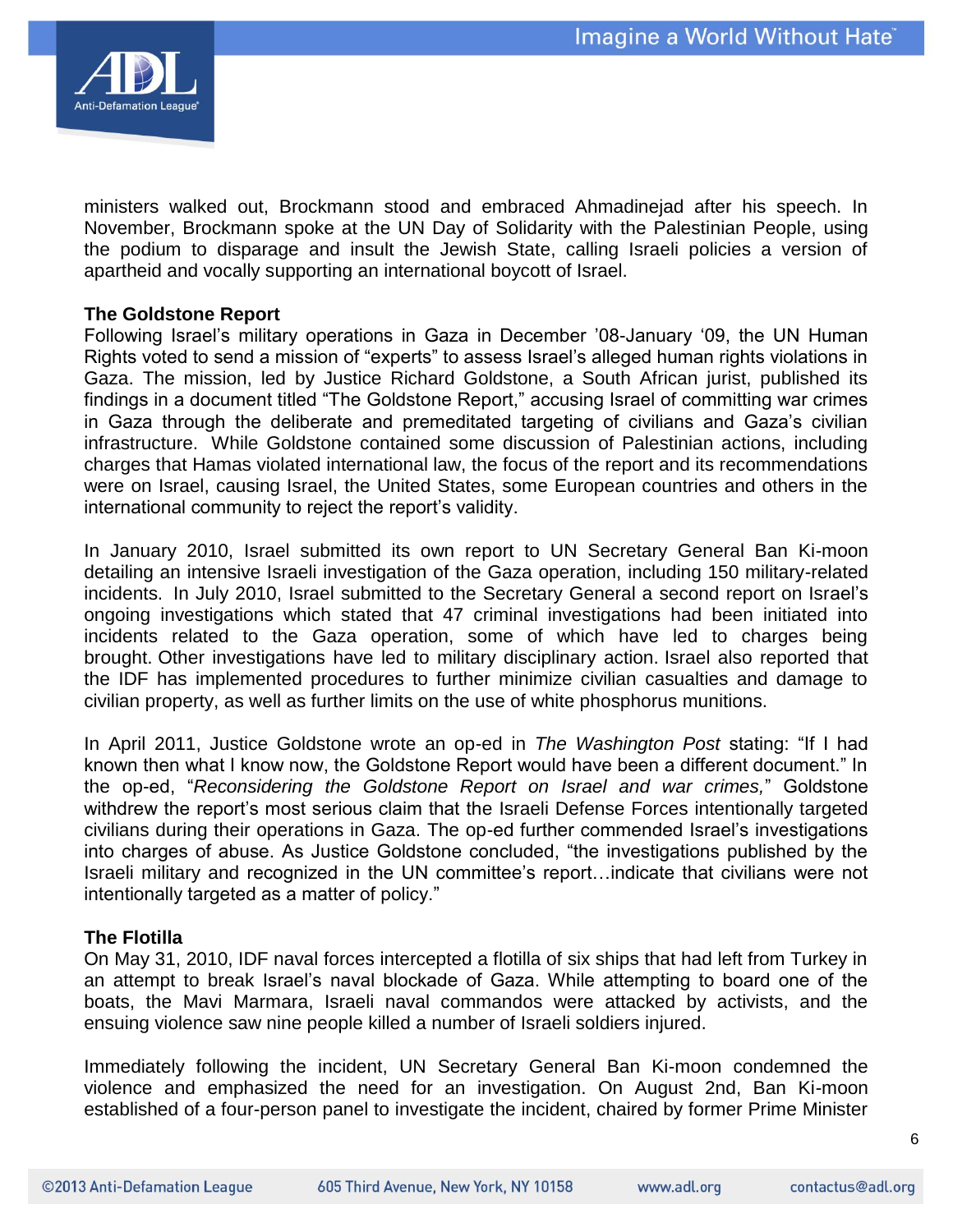

of New Zealand, Geoffrey Palmer, with the outgoing President of Colombia, Alvaro Uribe serving as Vice-Chair. Israeli and Turkish representatives were also on the panel.

In September 2011, the panel released its finds in the "Palmer Report." They concluded that while the actions of the Israelis soldiers raiding the flotilla were "excessive and unreasonable," despite facing "organized and violent resistance from a group of passengers," Israel"s naval blockade of Gaza was both legal and appropriate.

Following President Obama"s visit to Israel in March 2013, Israel and Turkey have been negotiating to resolve their differences over the Mavi Marmara incident.

## **Palestinian Unilateral Declaration of Statehood**

On September 23, 2011, during the annual General Assembly meeting, Palestinian President Mahmoud Abbas submitted to United Nations Secretary General Ban Ki-moon a formal application for "the State Palestine" to become a full member of the United Nations. In order to obtain full UN membership, the Security Council must approve the application with a minimum of nine votes, and no vetoes by the five permanent members.

Leaders of the international community, including President Obama, leading European figures and others, spent the week leading up to Abbas" submission urging the Palestinians to resume negotiations with Israel, and President Obama made it clear that, should a vote on Palestinian membership be brought to the Security Council, the US would cast a veto. The US position, as well as the Palestinian inability to garner nine yes votes, convinced the Palestinians to refrain from formally asking the Security Council to vote on their membership, though in recent months they have stated their intention to ask the General Assembly to grant them non-Membership Observer status.

Immediately after submitting the membership application, Abbas gave a strident [speech](http://gadebate.un.org/66/palestine) before the United Nations General Assembly in which his calls for peace rang hollow amidst the extreme accusations against Israel, including charges of colonialism, ethnic cleansing, and Abbas" clear efforts to reposition the Israeli-Palestinian conflict not as a territorial conflict, but a religious and racial conflict.

In stark contrast, Prime Minister Netanyahu's [speech](http://gadebate.un.org/66/israel) soon after focused on Israel's desire for peace and throughout, he called on the Palestinians to come back to negotiations. He declared: "The Palestinians should first make peace with Israel and then get their state. But I also want to tell you this. After such a peace agreement is signed, Israel will not be the last country to welcome a Palestinian state as a new member of the United Nations. We will be the first."

#### **UNESCO Membership**

On October 31, 2011, the United Nations Educational, Scientific and Cultural Organization (UNESCO) granted "Palestine" membership, marking the first time the Palestinians had gained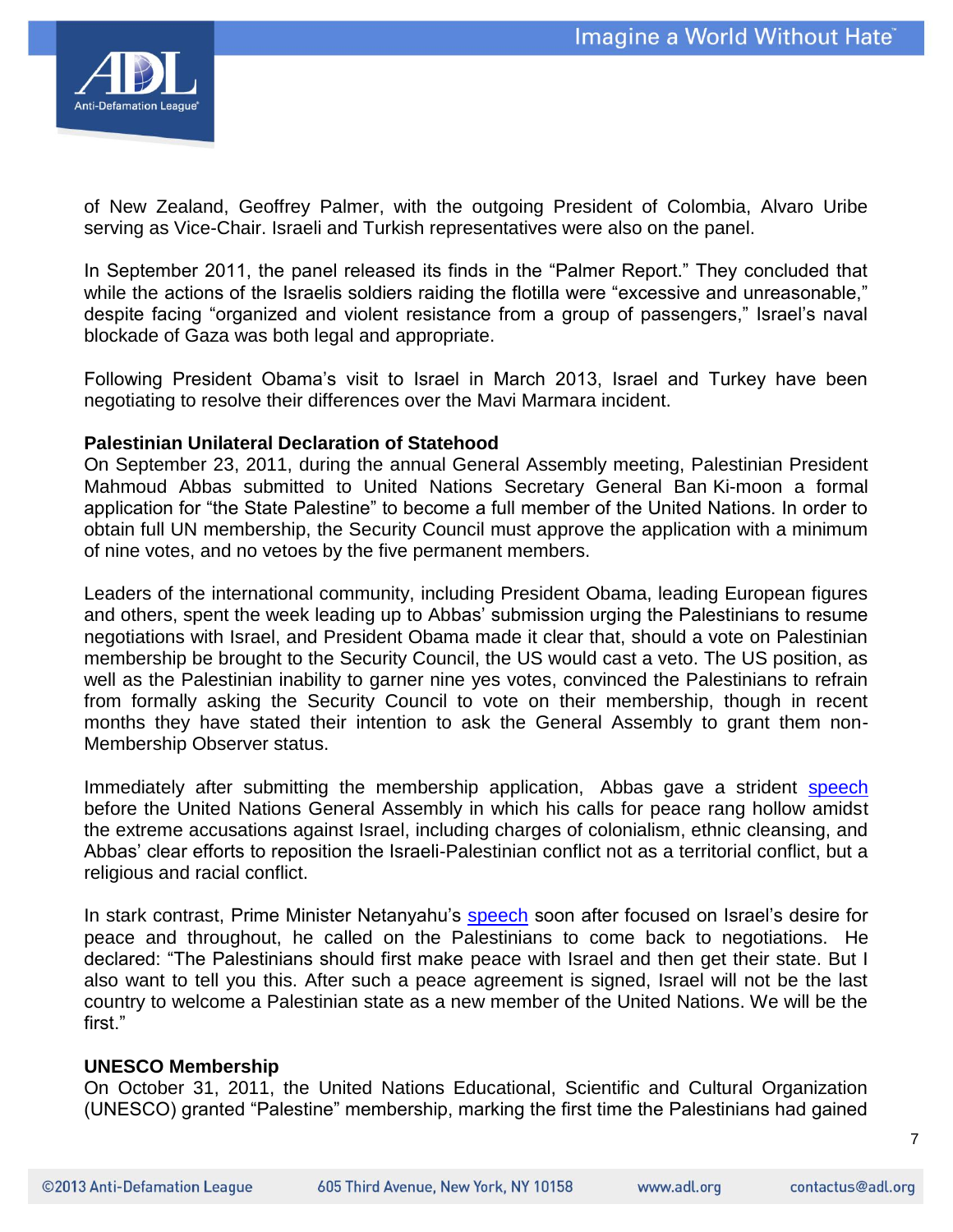

full admittance into a UN organization. The U.S. and other countries lobbied vigorously against the motion, in part because U.S. legislation dating back to the early 1990"s called for a halt to American funding for any UN organization admitting the Palestinians without them having signed a final status peace agreement with Israel. This law went into effect upon Palestinian admittance into UNESCO, causing the U.S. to stop all funding of the organization.

On June 29, 2012, UNESCO, against expert advice and its own established procedures endorsed a Palestinian bid to put Bethlehem's Church of the Nativity on the list of endangered World Heritage Sites. The Palestinian Authority had applied for expedited World Heritage status for the church – one of the most sacred sites for Christians – claiming it was endangered. Many objected to this classification including the World Heritage Committee's own advisory body, the International Council on Monuments and Sites, which argued that the church did not require emergency care. Additionally, the three guardians of the Church, Theophilus III, the Patriarch of Jerusalem, Pierbattista Pizzaballa, the Custos of the Holy Land, and Archbishop Torkom Manoogian, Patriarch of the Armenian Church, wrote to Palestinian President Mahmoud Abbas opposing the authority's bid for emergency UNESCO status.

## **General Assembly Status Upgrade**

Since 1977, the UN General Assembly (UNGA) has observed November 29 as the "International Day of Solidarity with the Palestinian People." On that date annually, the Palestinians enlist the UNGA for a day-long event affirming international solidarity with the Palestinian cause, while vilifying the State of Israel.

In 2012, following their 2011 failure to obtain statehood at the Security Council, the Palestinians used November 29 to apply for a status upgrade at the UNGA. The US publically opposed this initiative, and influential European counties, including the UK, France and Germany, expressed their reservations about a Palestinian UN upgrade. Yet following an intensive campaign by Palestinian leaders, the General Assembly voted in favor of a resolution to upgrade the official UN status of the Palestinian Authority from "observer" to "non-member observer state", one notch below full-member state. While UNGA resolutions are not legally binding, the status upgrade had declarative, symbolic and "public relations" value for the Palestinians.

Israel viewed the Palestinian upgrade as a signal that the Palestinians were circumventing direct negotiations and were more interested in scoring political points than working towards achieving peace. Unilateral statehood by the Palestinians also violated prior Israel-Palestinian agreements, notably the 1995 Interim Agreement states that "Neither side shall initiate or take any step that will change the status of the West Bank and the Gaza Strip pending the outcome of the Permanent Status negotiations." Thus, any Palestinian effort to change the status of this territory on its own (i.e. seek an upgrade of its status as a "state" at the UN), is a violation this agreement.

The Palestinians, who have already secured full membership in the United Nations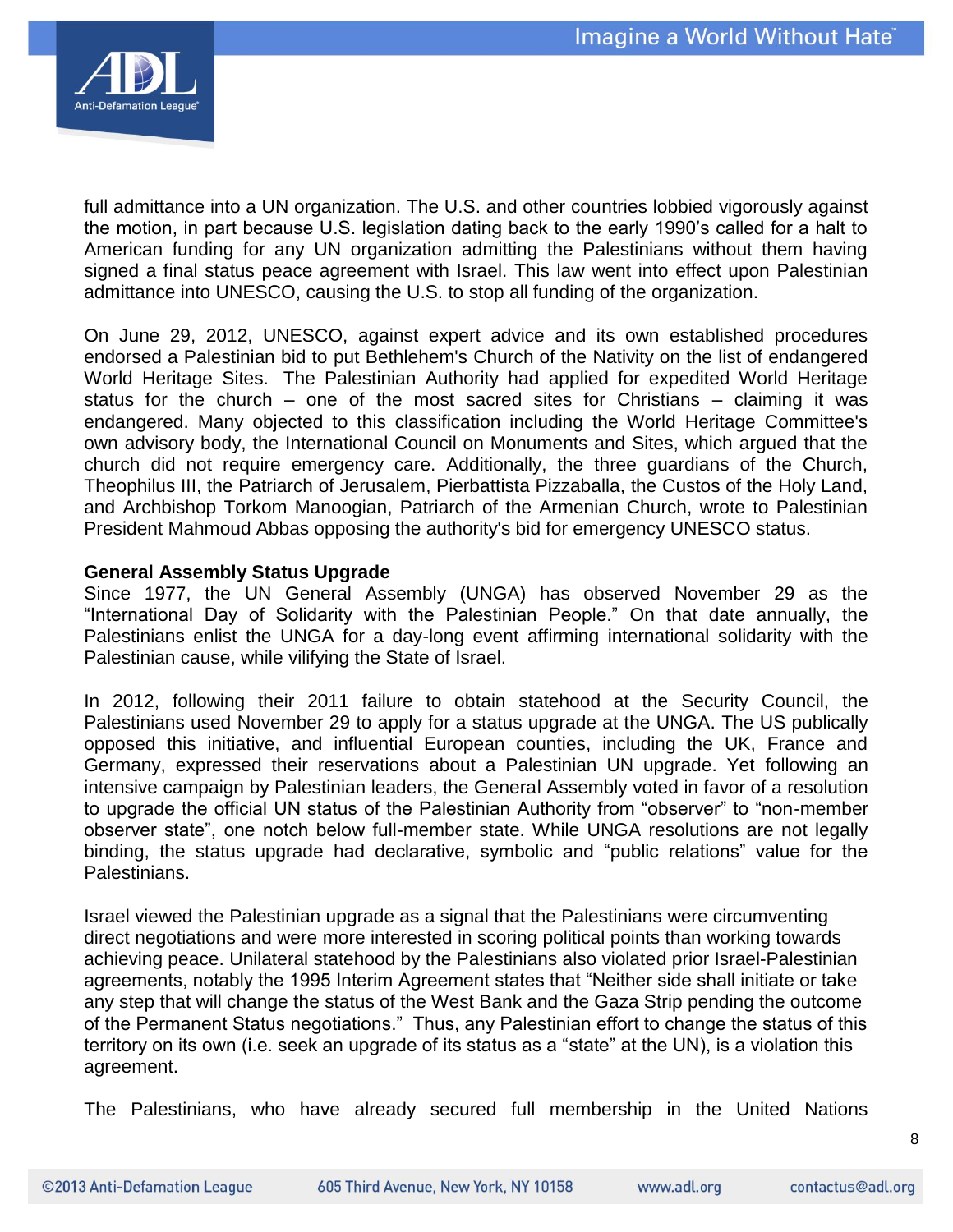

Organization for Education, Science and Culture (UNESCO), have threatened to use the GA"s stamp of approval to seek entrance into other international bodies. These potentially include the International Atomic Energy Agency, International Monetary Fund, World Bank, World Health Organization and World Trade Organization.<sup>1</sup> The Palestinians also believe that upgraded UN status will enable them to gain admission into the International Criminal Court, enabling them to pursue international legal action against Israel. In July 2013, the Palestinian Authority reportedly agreed to suspend this intensive effort in advance of the renewal of bilateral peace negotiations.

## **Human Rights Council**

In March 2006, the discredited UN Commission on Human Rights, known for its history of anti-Israel bias, was replaced by the new Human Rights Council (HRC) as part of Secretary-General Kofi Annan"s program of reform. Israel and the United States, among many other member states, voted against the new council citing the ability of blatant human rights violators to be elected to the council and the failure to preempt continued institutional criticism of Israel. Here are examples of the HRC"s anti-Israel bias:

- During Israel's conflict with Hezbollah in July and August 2006, the HRC showed that the reorganization had done little to diminish the bias of its predecessor. The HRC adopted a resolution condemning Israel"s military actions in Lebanon saying nothing of Hezbollah"s unprovoked attacks on Israel, use of human shields, and blatant violation of Security Council Resolution 1559, which calls for the group"s disarmament.
- The Council continued to single out Israel for condemnation with Council President Luis Alfonso de Alba, Mexico's Ambassador to the UN in Geneva, proposing in June 2007 that Israel, and Israel alone, become part of the Council's permanent agenda. The proposal was adopted by consensus. As a result, and continuing a practice institutionalized in the discredited Commission on Human Rights, the Jewish State was singled out for alleged human rights violations on the permanent agenda of the HRC under Item 7: "Human rights situation in Palestine and other occupied Arab territories: Human rights violations and implications of the Israeli occupation of Palestine and other occupied Arab territories and the Right to self-determination of the Palestinian people." Israel is the only country to appear on the HRC"s permanent agenda, while countries such as China and Sudan, notorious for their human rights abuses, are only included as part of the general debate.
- One especially outrageous report from January 21, 2008 by UN Special Rapporteur John Dugard went so far as to justify Palestinian terrorists. It blamed Israel for the terrorist actions, comparing them to the Europeans who resisted Nazi occupation, and asserted that acts of terror against military occupation must be seen in historical context.

 $\overline{\phantom{a}}$ 

<sup>&</sup>lt;sup>1</sup> The full list also includes the Food and Agriculture Organization, International Civil Aviation Organization, International Fund for Agriculture Development, International Labor Organization, International Maritime Organization, International Telecommunication Union, United Nations Industrial Development Organization, Universal Postal Union, World Intellectual Property Organization and World Metrological Organization.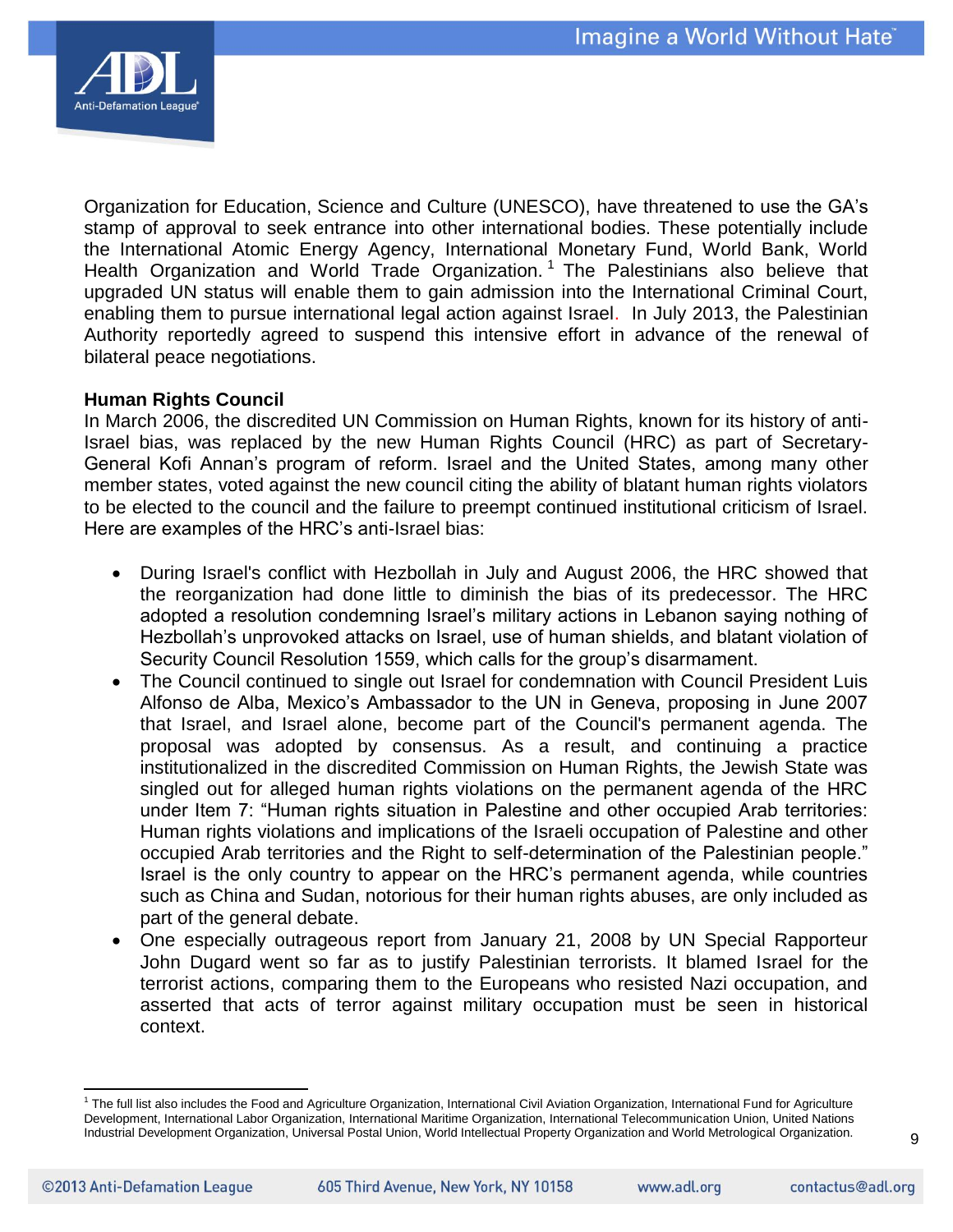

- The 2008 appointment of Richard Falk as the UN Special Rapporteur on the "situation of human rights in the Palestinian territories occupied since 1967" constituted a new low for Israeli relations and indicated that the trend of the HRC"s bias against Israel is far from over. Falk, a notorious critic of Israel, has compared Israeli treatment of Palestinians to the Nazis activity during the Holocaust.
- In March 2009, the Obama administration decided to join the HRC, and while many groups were dismayed by the U.S. decision to participate in the prejudiced forum, the administration assured the public that they would work to reform the Council from within.
- In 2009, the High Commissioner of Human Rights Navantham Pillay convened the Durban II Conference, a follow-up to the infamously anti-Semitic Durban Conference in 2001. In November 2008, Pillay had harshly criticized Israeli policies in Gaza, giving scant acknowledgement to the daily deadly rocket barrages against Israeli civilians.
- On March 20, 2012, the HRC passed a resolution calling for the formation of a factfinding commission to investigate the impact of Israeli settlements on the Palestinians. The resolution was viewed by many groups as another example of the HRC"s mockery of human rights because it focused its efforts on bullying Israel while completely ignoring serious humanitarian violations across the world. In response, there were calls for the U.S. to formally withdraw from the Council. On July 6, 2012 the president of the Human Rights Council announced the appointment of three individuals - Christine Chanet, Unity Dow and Asma Jahangir - to the fact-finding mission on settlements, two of whom have a record of distorted statements and reports regarding Israel. On January 31, 2013, they released a report which, among other things, accused Israel of actively seeking to erase the non-Jewish connection to religious sites in Jerusalem and Hebron, and argued that violence by settlers toward Palestinians is being carried out in collusion with the Israeli government. Their recommendations included a demand that Israel immediately remove all settlers from the West Bank, and a call for private companies and governments to terminate all their business interests in the settlements.
- On October 25, 2012, UN Special Rapporteur Richard Falk released a report "on the situation of human rights in the Palestinian territories since 1967" focused on private companies doing business with Israel in the West Bank. Falk"s recommendations included an endorsement of the international boycott, divestment and sanctions (BDS) campaign to pressure companies to cease doing business with Israel. Falk released another report on June 6, 2013, where he attacked and called for an investigation into the UN-accredited NGO "UN Watch" which had previously condemned Falk for his biased reporting on Israel. The U.S. representative to the Human Rights Council issued a sharp rebuke of Falk, stating that he is "unfit to serve in his role as a UN special rapporteur," and called for his resignation.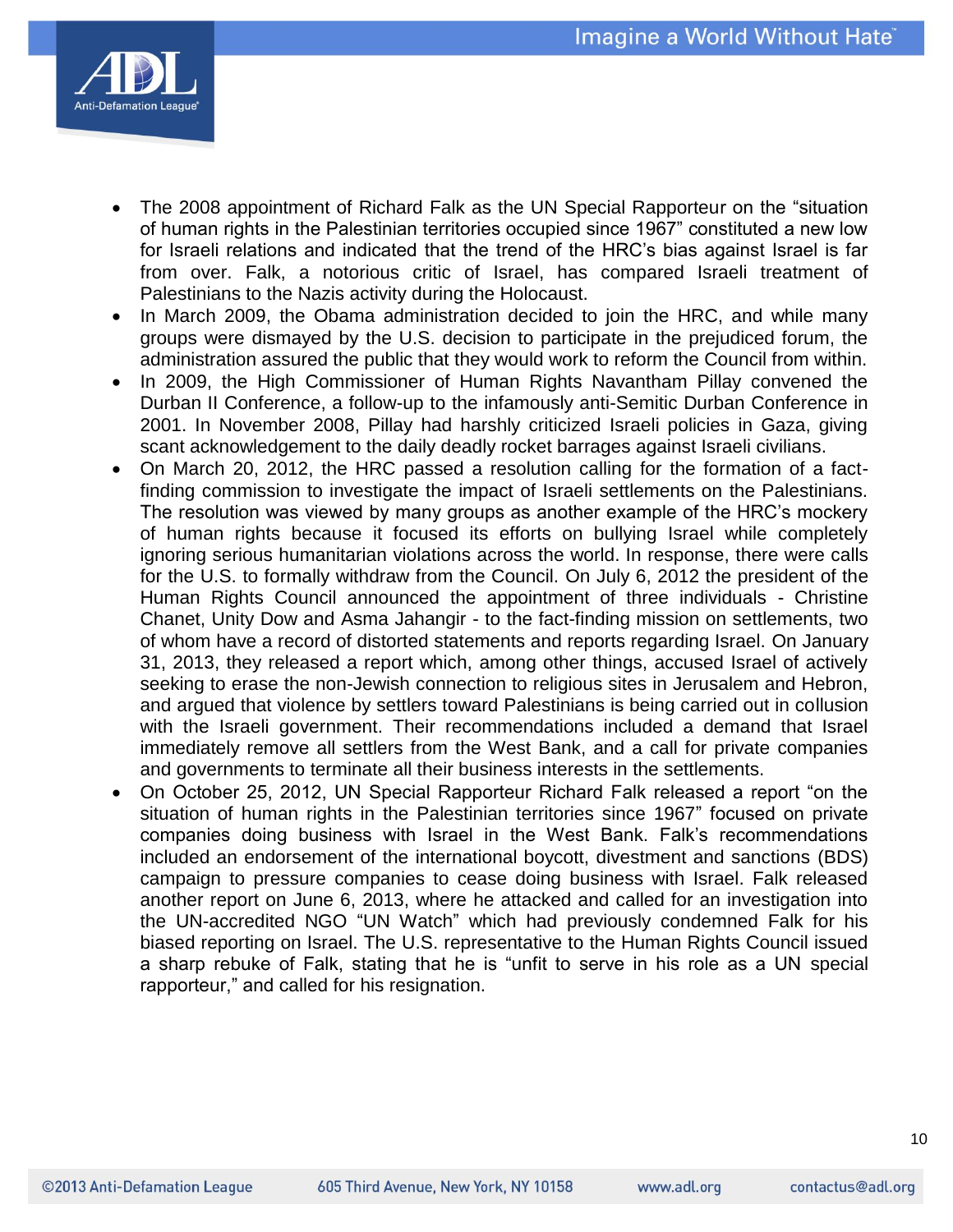

## **Positive Developments at the UN**

In recent years, there have been a number of positive developments for Israel at the UN. Some examples include:

- In June 2005, Israeli UN Ambassador Dan Gillerman was appointed to be one of the 21 vice presidents of the General Assembly, marking the first time an Israeli had been chosen for this position since Abba Eban in 1953.
- In July 2005, Israel was elected to the deputy chairmanship of the United Nations Disarmament Commission (UNDC), a subsidiary body of the GA.
- In June 2007, for the first time in United Nations history, an Israeli official was selected to head up one of its committees. Rony Adam, director of the Israeli Foreign Ministry's UN department, was chosen to head up the UN Committee for Program and Coordination. Adam was unanimously elected to the post after serving as the committee deputy director. The committee is comprised of 33 countries, some of which have no diplomatic relations with Israel, such as Iran, Cuba and Indonesia.
- On December 11, 2007, the first Israel-initiated resolution was adopted by the UN when the Second Committee (Economic and Financial) adopted a resolution dealing with agricultural technology for development. UN member states supported the resolution in a vote of 118 countries in favor, with 29 abstentions and no objections.
- In August 2008, Israel was elected to the Universal Postal Union Operations Council. While Israel had been a member of the Universal Postal Union (UPU) since December 1949, the Jewish State had never been elected to the professional decision-making body which determines the financial and operational activities of the UPU.
- Following the devastating earthquake in Haiti in 2010, Secretary General Ban Ki-moon submitted a request to Israel Public Security Service asking that Israeli police join a multi-national delegation to Haiti to assist in rebuilding the country.
- On July 18, 2012, Israeli national David Scharia was appointed by the UN as the legal coordinator for the Counter-Terrorism Committee Executive Directorate – the Security Council"s anti-terror group – making him the only Israeli currently serving in a senior security position within the UN Secretariat.
- Israel has expressed its intention to become a candidate for a seat on the United Nations Security Council in 2019.

# **Holocaust Education and Anti-Semitism**

Another area that has seen positive developments is UN activity on Holocaust education and combating anti-Semitism. On June 21, 2004, the United Nations Department of Public Information held the first UN conference on anti-Semitism in New York. Secretary-General Kofi Annan opened the conference, titled "Confronting anti-Semitism: Education for Tolerance and Understanding*,*" and described what he called an alarming resurgence of this phenomenon. The Secretary General acknowledged that the UN record on anti-Semitism had at times fallen short, and made specific reference to the 1975 Zionism equals racism resolution. In concluding his speech, the Secretary General called on the UN to take up the fight against anti-Semitism, proclaiming that Jews everywhere must feel that feel that the UN is their home.